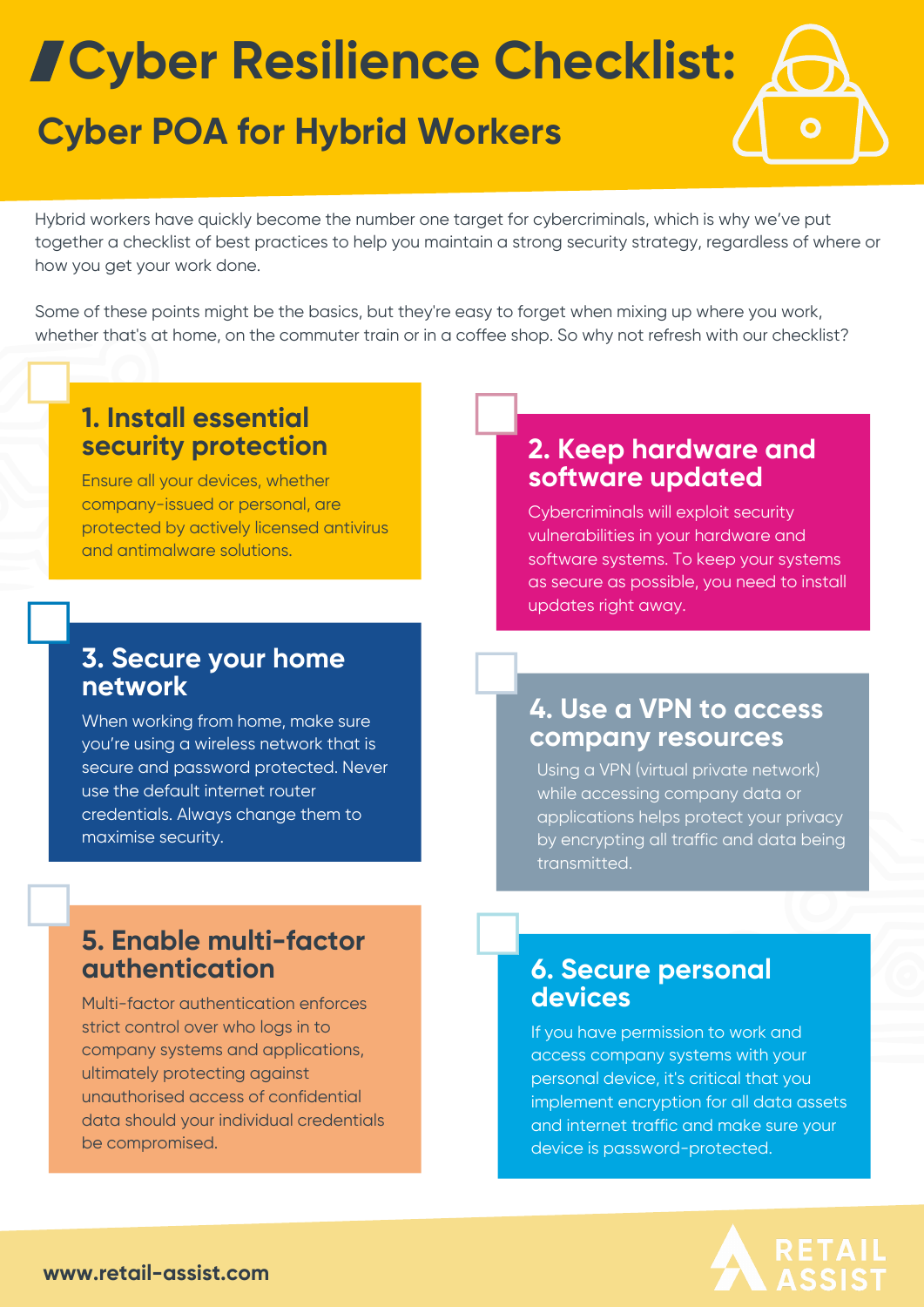# **7. Follow company password policies**

Weak and bad passwords will spoil even the tightest security strategies. Make sure you are adhering to your company's password policies and criteria requirements.

#### **8. Learn about and adhere to all company security policies**

An essential security practice when working remotely is to follow your company's IT and security policies. This helps you securely access your company's data, networks and resources, and minimise risks.

# **9. Beware of phishing scams**

Read emails carefully before responding and avoid malicious links. Be aware of the context, who the email is from and look out for any key giveaways, like poor grammar and spelling.

# **10. Back up everything**

Data loss can result from a variety of incidents, such as system failures or accidental deletions, and can cause costly downtime. Make sure all files and data are backed up regularly and securely according to your company's backup policies.

#### **11. Avoid using public Wi-Fi**

Multi-factor authentication enforces strict control over who logs in to company systems and applications, ultimately protecting against unauthorised access of confidential data should your individual credentials be compromised.

# **12. Lock your device or log out when not in use**

An unlocked device is an invitation for trouble. Make it a habit to lock your device when unattended.



**www.retail-assist.com**